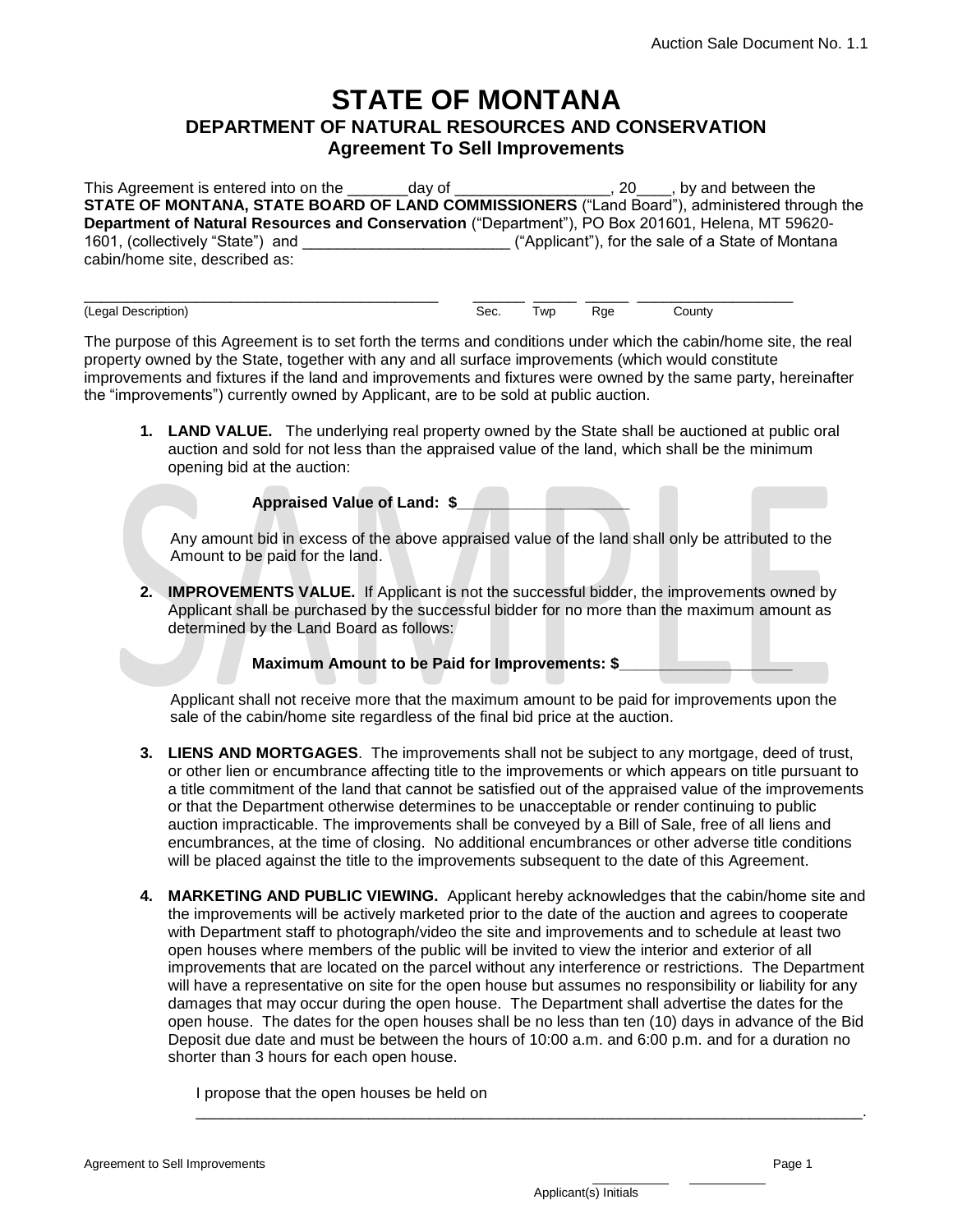- **5. LEASE OBLIGATIONS, CANCELLATION AND WAIVER.** Applicant has caused to be executed, notarized, and delivered to the Department, a Lease Cancellation and Waiver in a form provided by the Department, in substantial form as Attachment A, signed by each lessee of the cabin/home site to be auctioned. The Lease Cancellation and Waiver shall not become effective or take effect until the close of escrow unless Applicant is the successful bidder and at least one other bidder entered a bid, and Applicant fails to execute the Buy-Sell Agreement or fails to close the sale, in which event, the lease shall be immediately cancelled and terminated in accordance with its terms. Applicant shall be required to remove all personal property from the cabin/home site upon termination. Thereafter Applicant will be precluded from bidding on any other cabin/home site property. The Department may execute a Buy-Sell Agreement with the next successive high bidder(s).
- **6. BILL OF SALE.** Applicant has executed, notarized and delivered to the Department, a Bill of Sale for the improvements in a form provided by the Department. Applicant hereby warrants that Applicant is the sole owner of the improvements. Applicant further promises to pay any and all taxes and assessments relating to Applicant's improvements, prorated through the date of closing.
- **7. REMOVAL OF PERSONAL PROPERTY AND VACATION OF LEASED PREMISES.** Applicant hereby agrees that in the event Applicant is not the successful bidder at auction, Applicant shall vacate the premises and remove all items of personal property within fifteen (15) days of the Land Board's final approval. Applicant shall peaceably yield possession of the improvements to the successful purchaser in the same condition, normal wear and tear excepted, as of the effective date of this agreement. Applicant will provide all keys and/or means to operate locks, mailboxes, security systems, alarms, garage door openers, etc., to the closing agent at the time of closing. Applicant agrees that they intentionally relinquish any claim of ownership in any items of personal property remaining on the cabin/home site after the closing date. Any remaining items of personal property shall be conclusively deemed to have been abandoned by Applicant.
- **8. PEACEABLE ACCESS TO IMPROVEMENTS.** In the event Applicant is not the successful bidder at auction, Applicant agrees to allow peaceable access to the improvements to any agents designated by the successful bidder at auction necessary only to facilitate their purchase of the cabin/home site and improvements, i.e. an appraiser sent by a lender with whom the successful bidder is seeking purchase money financing.
- **9. HOLD BACK OF FUNDS TO BE DISPERSED AT CLOSING.** A designated agent of the Department may inspect the cabin/home site and improvements prior to the closing date to determine whether any funds shall be withheld from Applicant at the closing in order to ensure compliance and payment for any damages to the improvements or to pay for the costs of removing remaining items of personal property. Applicant understands that there is no grace period for removing any items of personal property after the closing date. Applicant authorizes the Department to instruct the Closing Agent to hold back funds that would otherwise be available to Applicant upon closing, and to deliver the amount designated by the Department to whomever the Department designates, to pay for all costs the Department or purchaser will incur to dispose of abandoned personal property or to repair the improvements to the same condition they were in at the effective date of this agreement, including a reasonable cost for labor which shall be set at no less than \$35/hour.
- **10. BUY-SELL AGREEMENT.** The successful bidder will be required to enter in a Buy-Sell Agreement upon the close of the auction. The failure by a successful bidder to enter into such agreement or the successful bidder's failure to pay the bid amount for the land, or the failure to close the Buy-Sell Agreement in accordance with its terms and conditions shall result in the forfeiture of all fees and costs, including the bid deposit, and the auction shall be considered unsuccessful. Applicant shall be entitled to the amount paid for the improvements only upon the successful closing of the Buy-Sell Agreement.

Execution of the Agreement does not guarantee that the cabin/home site will be sold. The Department or the Land Board may determine that a land sale would not be in the best interest of the trust beneficiary at any point prior to the close of escrow.

**This Agreement must be signed by all improvement owners. Please use additional blank pages if necessary to obtain all signatures. The Department cannot provide you with any legal advice. If you have**